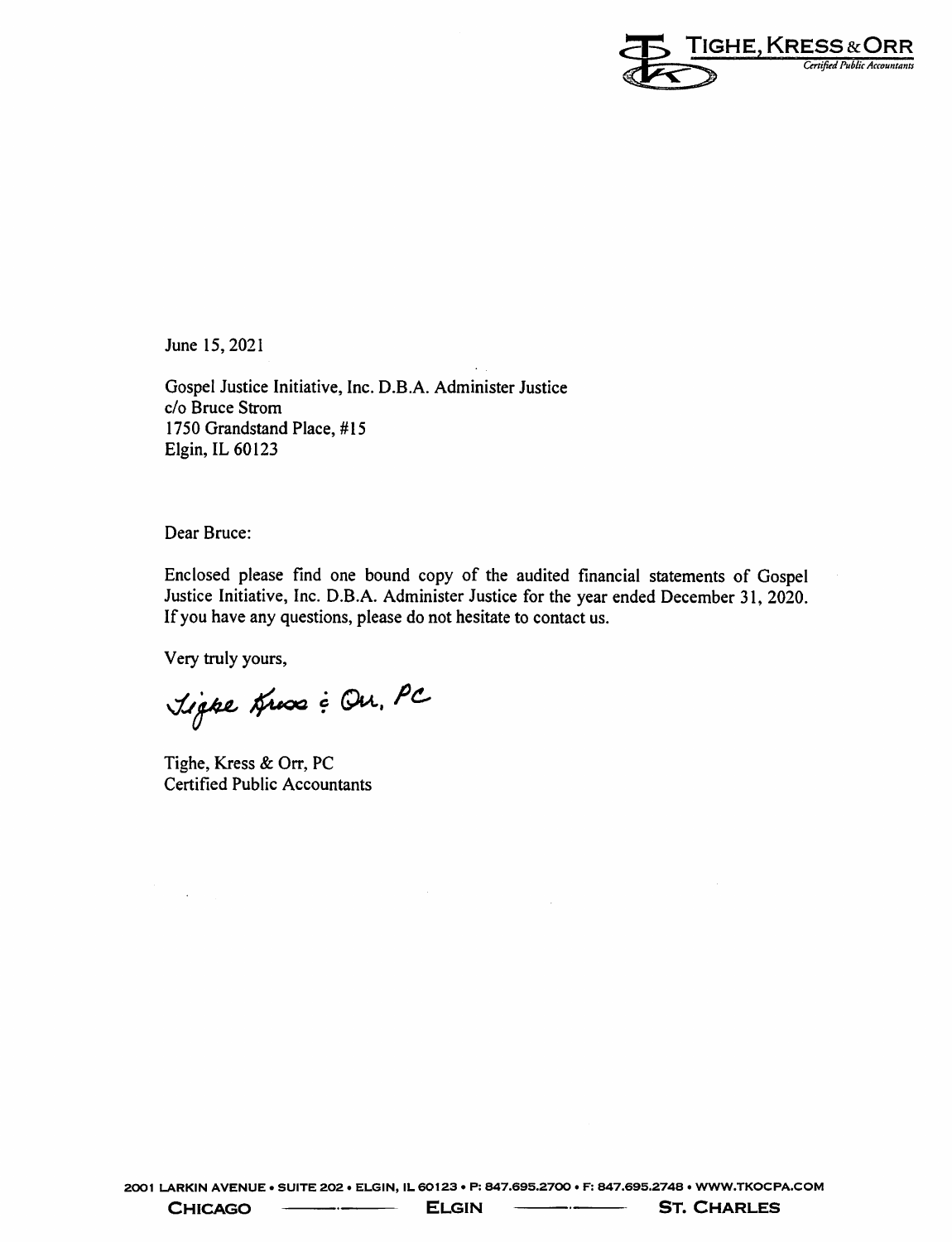**Gospel Justice Initiative, Inc. D.B.A. Administer Justice Audited Financial Statements For the Year Ended December 31, 2020 (With Independent Auditor's Report Thereon)**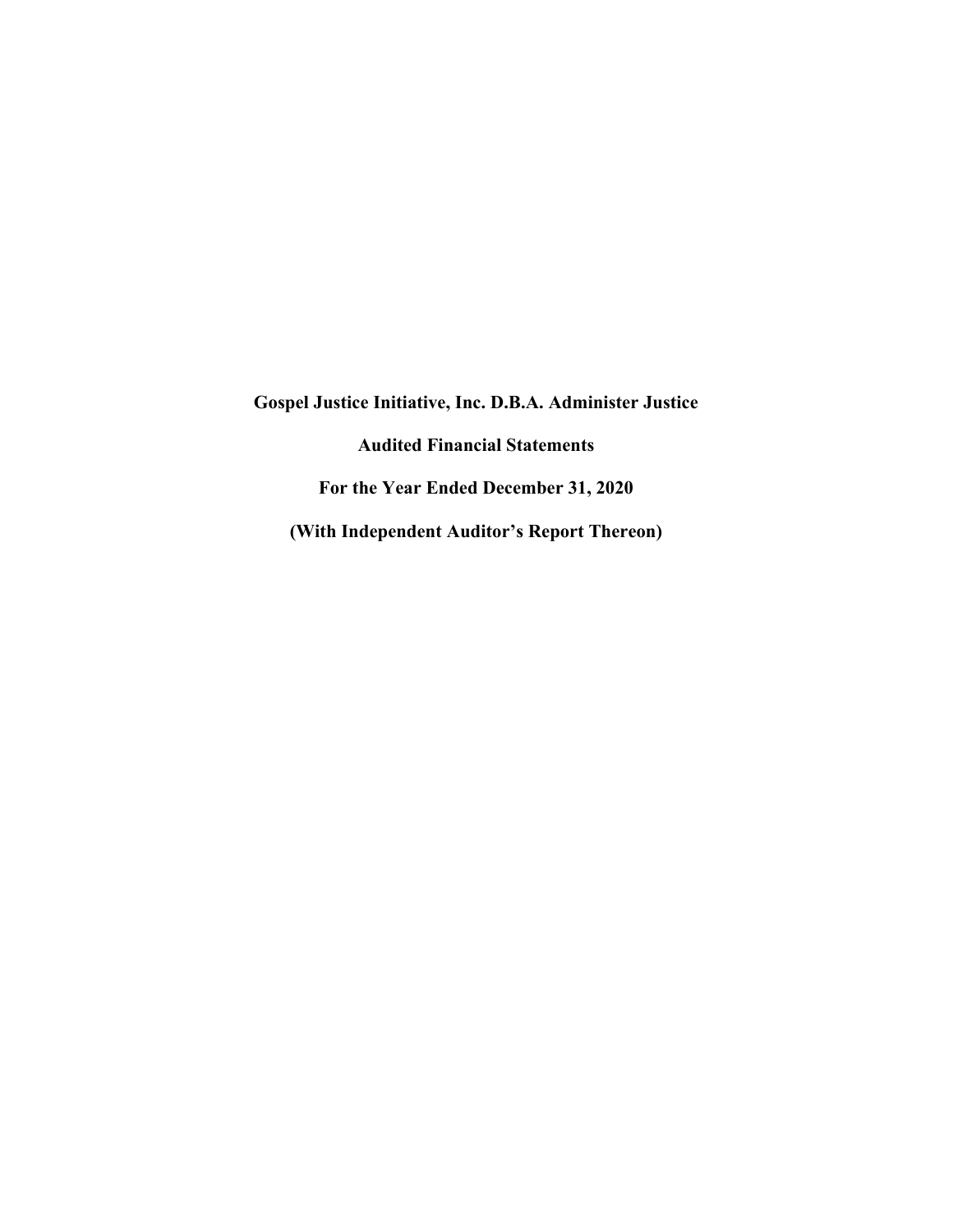# Gospel Justice Initiative, Inc. D.B.A. Administer Justice

# Table of Contents

| <b>Financial Statements</b> |  |
|-----------------------------|--|
|                             |  |
|                             |  |
|                             |  |
|                             |  |
|                             |  |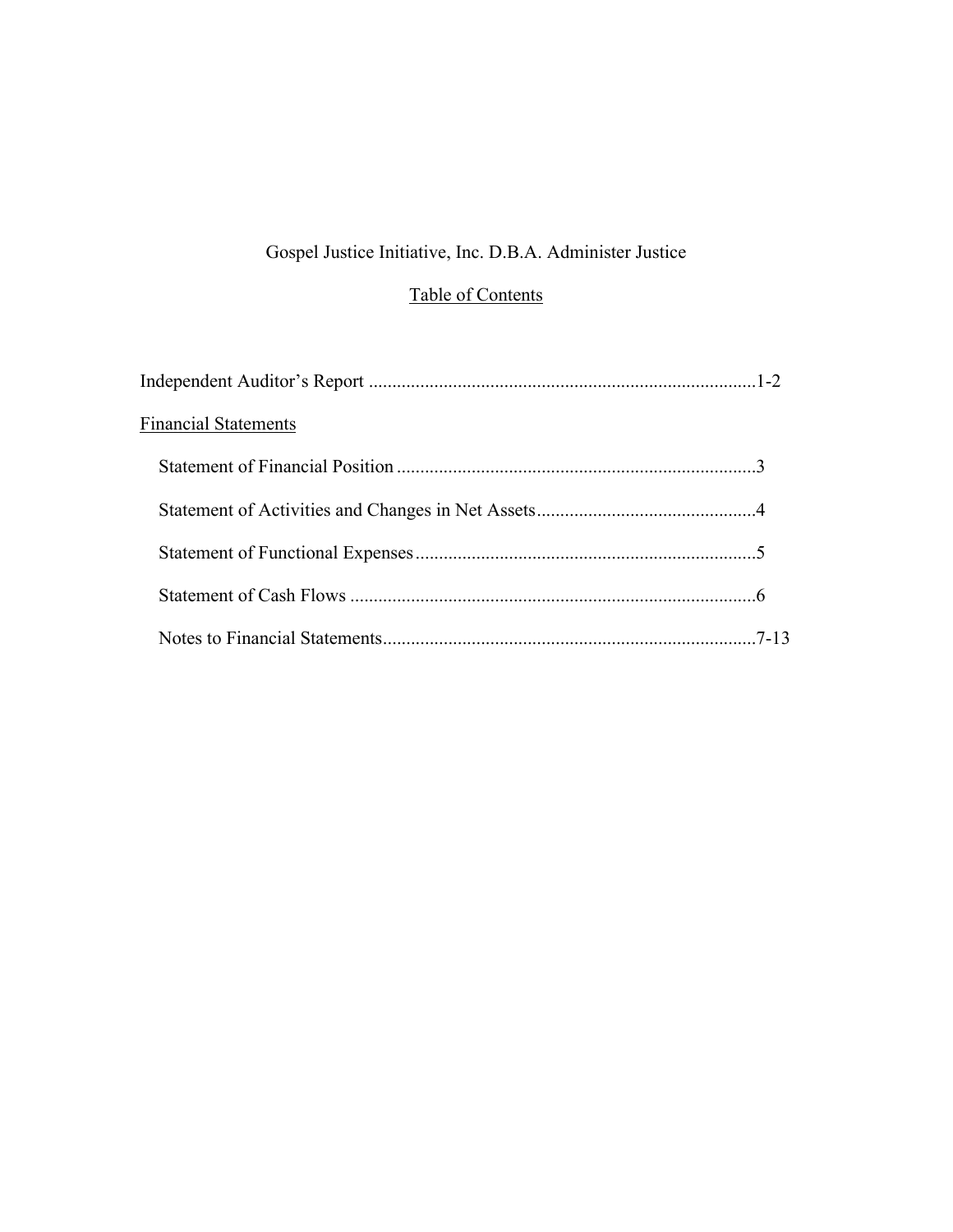

**Independent Auditor's Report** 

To the Board of Directors of Gospel Justice Initiative, Inc. D.B.A. Administer Justice Elgin, Illinois

We have audited the accompanying financial statements of Gospel Justice Initiative, Inc. D.B.A. Administer Justice (the "Organization"), which comprise the statement of financial position as of December 31, 2020, and the related statements of activities and changes in net assets, functional expenses, and cash flows for the year then ended, and the related notes to the financial statements.

#### **Management's Responsibility for the Financial Statements**

Management is responsible for the preparation and fair presentation of these financial statements in accordance with accounting principles generally accepted in the United States of America; this includes the design, implementation, and maintenance of internal control relevant to the preparation and fair presentation of financial statements that are free from material misstatement, whether due to fraud or error.

#### **Auditor's Responsibility**

Our responsibility is to express an opinion on these financial statements based on our audit. We conducted our audit in accordance with auditing standards generally accepted in the United States of America. Those standards require that we plan and perform the audit to obtain reasonable assurance about whether the financial statements are free from material misstatement.

An audit involves performing procedures to obtain audit evidence about the amounts and disclosures in the financial statements. The procedures selected depend on the auditor's judgment, including the assessment of the risks of material misstatement of the financial statements, whether due to fraud or error. In making those risk assessments, the auditor considers internal control relevant to the entity's preparation and fair presentation of the financial statements in order to design audit procedures that are appropriate in the circumstances, but not for the purpose of expressing an opinion on the effectiveness of the entity's internal control. Accordingly, we express no such opinion. An audit also includes evaluating the appropriateness of accounting policies used and the reasonableness of significant accounting estimates made by management, as well as evaluating the overall presentation of the financial statements.

We believe that the audit evidence we have obtained is sufficient and appropriate to provide a basis for our audit opinion.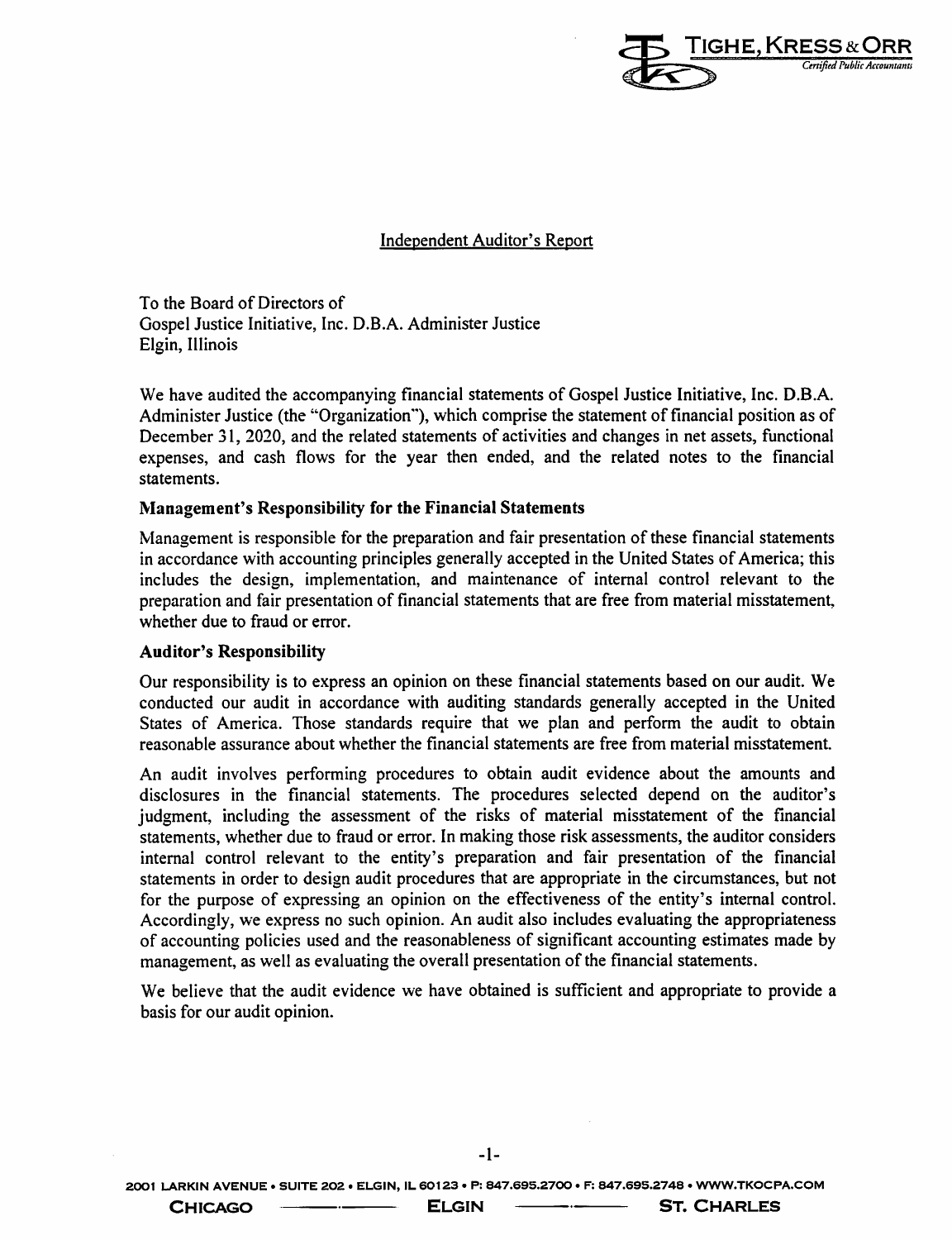# **Opinion**

In our opinion, the financial statements referred to above present fairly, in all material respects, the financial position of the Organization as of December 31, 2020, and the changes in its net assets and its cash flows for the year then ended in accordance with accounting principles generally accepted in the United States of America.

### **Emphasis of Matter**

As discussed in Note 1 to the financial statements, the Organization has elected to change its basis of accounting from modified cash basis to accrual basis in the year ended December 31, 2020. Our opinion is not modified with respect to this matter.

Tigre Hux : On, PC

Elgin, Illinois June 15, 2021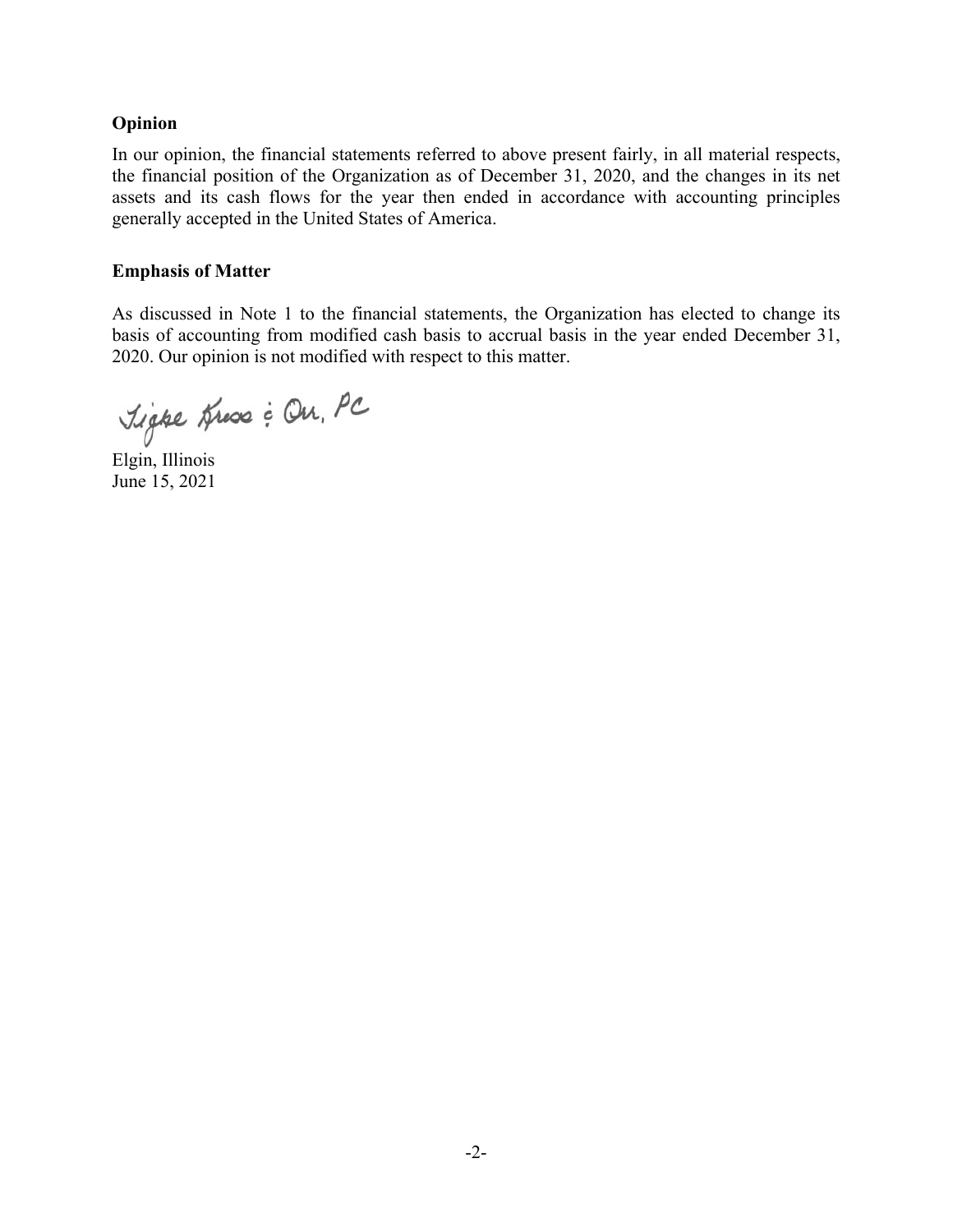# **Gospel Justice Initiative, Inc. D.B.A. Administer Justice Statement of Financial Position December 31, 2020**

# **Assets**

| <b>Current Assets:</b>                  |               |
|-----------------------------------------|---------------|
| Cash and cash equivalents               | \$<br>335,315 |
| Investments                             | 291,888       |
| Accounts receivable                     | 138,603       |
| Prepaid insurance                       | 3,530         |
| Deposits                                | 1,925         |
| <b>Total Current Assets</b>             | 771,261       |
| Property and Equipment, at cost:        |               |
| Furniture and equipment                 | 25,681        |
| Less accumulated depreciation           | (23,958)      |
| Property and Equipment, net             | 1,723         |
| <b>Total Assets</b>                     | \$<br>772,984 |
| <b>Liabilities and Net Assets</b>       |               |
| <b>Current Liabilities:</b>             |               |
| Accounts payable                        | \$<br>2,176   |
| Payroll liabilities                     | 4,007         |
| Credit card liabilities                 | 10,320        |
| <b>Total Current Liabilities</b>        | 16,503        |
| Net Assets:                             |               |
| Without donor restrictions              | 756,481       |
| With donor restrictions                 |               |
| <b>Total Net Assets</b>                 | 756,481       |
| <b>Total Liabilities and Net Assets</b> | \$<br>772,984 |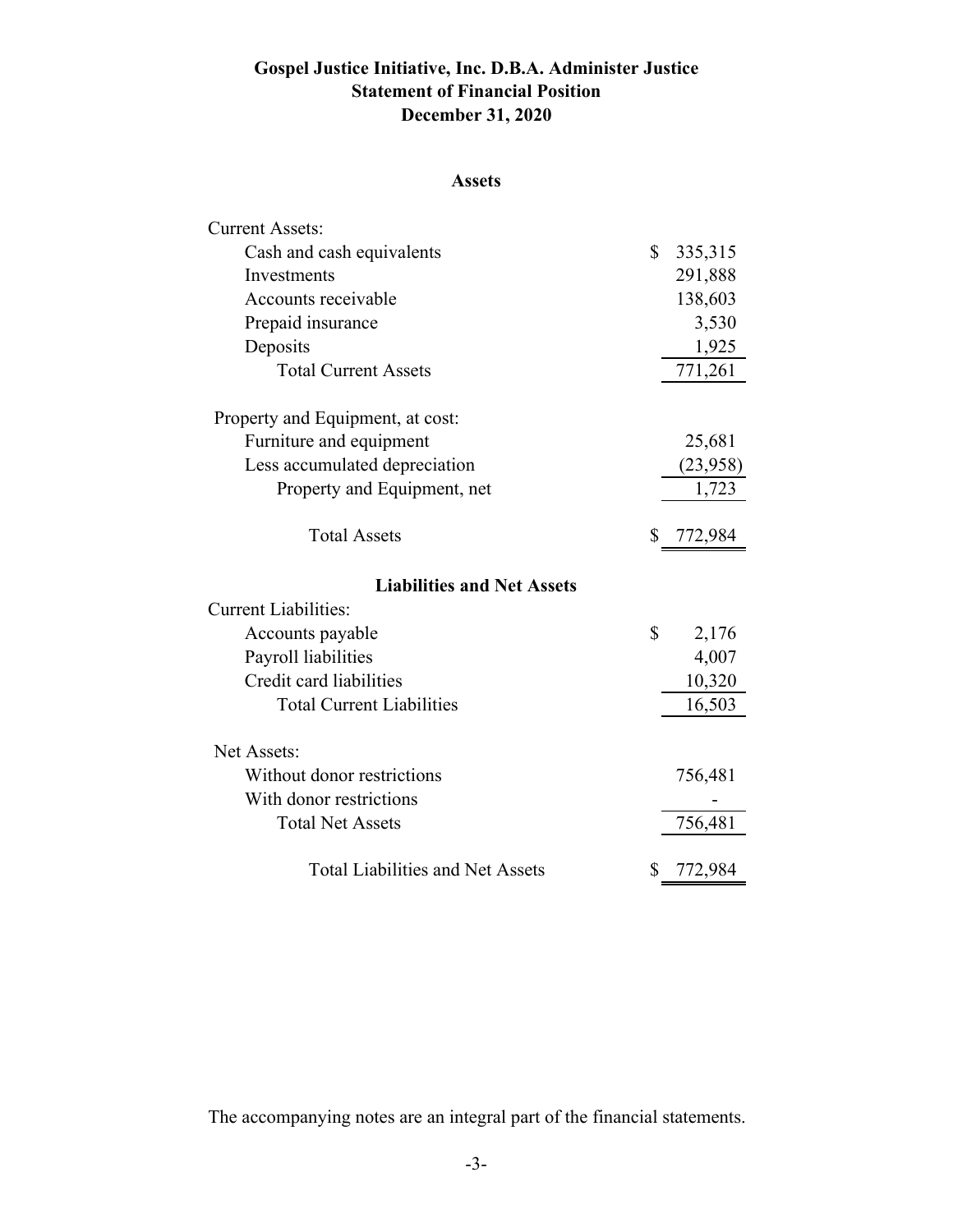# **Gospel Justice Initiative, Inc. D.B.A. Administer Justice Statement of Activities and Changes in Net Assets For the Year Ended December 31, 2020**

|                                           |               |                      | 2020                           |              |           |
|-------------------------------------------|---------------|----------------------|--------------------------------|--------------|-----------|
|                                           |               | <b>Without Donor</b> | With Donor                     |              |           |
|                                           |               | Restrictions         | Restrictions                   |              | Total     |
| Revenue and Other Support:                |               |                      |                                |              |           |
| Contributions                             | $\mathcal{S}$ | 636,658              | \$                             | \$           | 636,658   |
| Grants                                    |               | 209,781              |                                |              | 209,781   |
| Paycheck Protection Program grant revenue |               | 99,300               |                                |              | 99,300    |
| Fundraising                               |               | 59,127               |                                |              | 59,127    |
| Contributed services                      |               | 571,946              |                                |              | 571,946   |
| Honorariums                               |               | 650                  |                                |              | 650       |
| Memberships                               |               | 9,212                |                                |              | 9,212     |
| Program service revenue                   |               | 17,028               |                                |              | 17,028    |
| Loss on sale of building                  |               | (13,963)             |                                |              | (13,963)  |
| Miscellaneous revenue                     |               | 6,311                |                                |              | 6,311     |
| Interest and dividends                    |               | 586                  |                                |              | 586       |
| Unrealized gain on investments            |               | 328                  |                                |              | 328       |
| Total Revenue and Other Support           |               | 1,596,964            |                                |              | 1,596,964 |
| Net Assets Released From Restrictions -   |               |                      |                                |              |           |
| Satisfaction of Program Restrictions      |               |                      |                                |              |           |
| Expenses:                                 |               |                      |                                |              |           |
| Program services                          |               | 1,365,228            |                                |              | 1,365,228 |
| Supporting services                       |               | 57,888               |                                |              | 57,888    |
| Fundraising services                      |               | 22,829               |                                |              | 22,829    |
| <b>Total Expenses</b>                     |               | 1,445,945            | $\blacksquare$                 |              | 1,445,945 |
| Change in Net Assets                      |               | 151,019              |                                |              | 151,019   |
| Net Assets, Beginning of Year             |               | 587,623              |                                |              | 587,623   |
| Prior Period Adjustment                   |               | 17,839               |                                |              | 17,839    |
| Net Assets, Beginning of Year, Restated   |               | 605,462              |                                |              | 605,462   |
| Net Assets, End of Year                   | \$            | 756,481              | \$<br>$\overline{\phantom{0}}$ | $\mathbb{S}$ | 756,481   |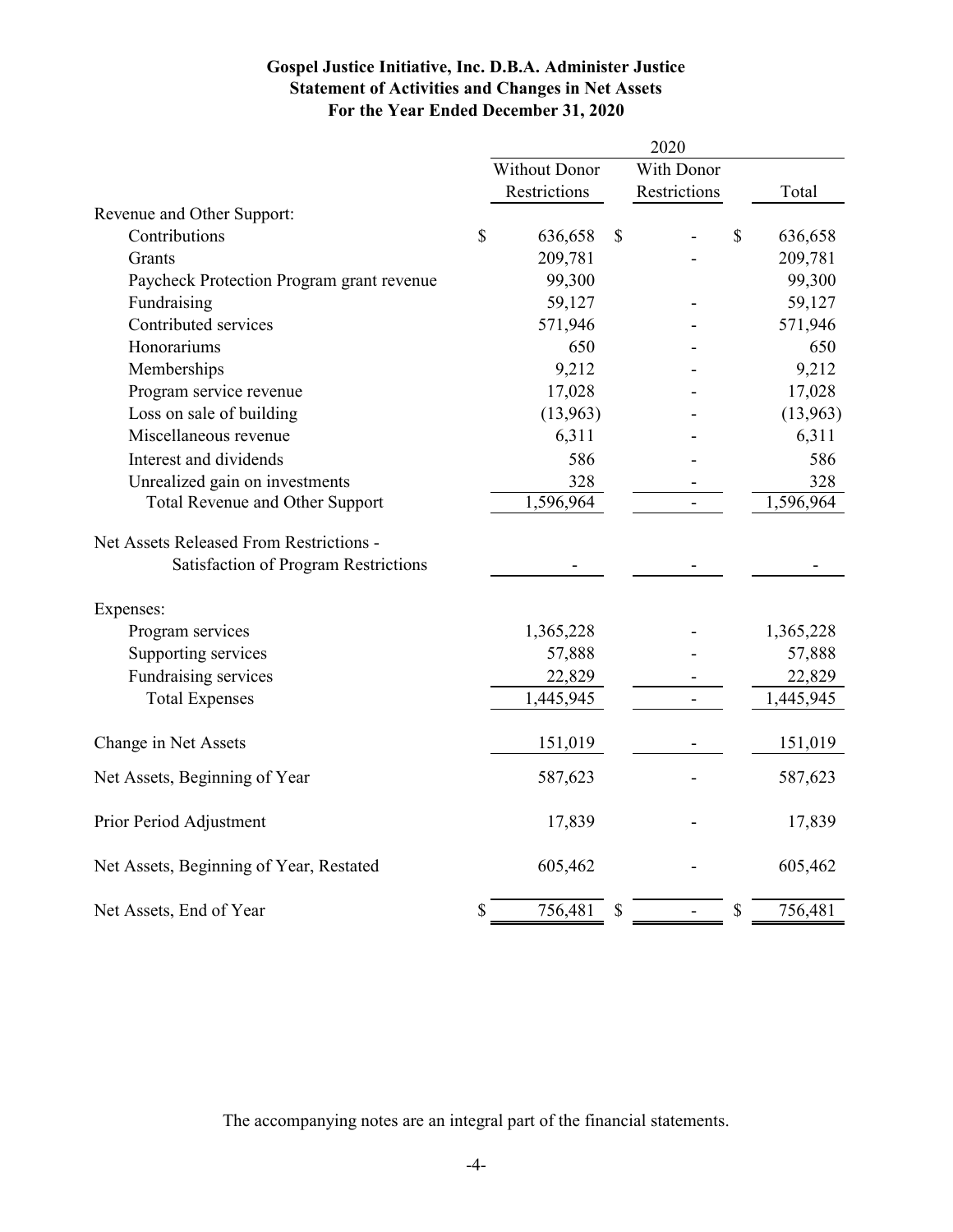# **Gospel Justice Initiative, Inc. D.B.A. Administer Justice Statement of Functional Expenses For the Year Ended December 31, 2020**

|                          |    | Program   |              | Supporting |              | Fundraising | Total           |
|--------------------------|----|-----------|--------------|------------|--------------|-------------|-----------------|
|                          |    | Services  |              | Services   |              | Services    | Expenses        |
| Expenses:                |    |           |              |            |              |             |                 |
| Advertising              | \$ | 29,593    | $\mathbb{S}$ |            | $\mathbb{S}$ |             | \$<br>29,593    |
| <b>Bank</b> fees         |    | 4,769     |              |            |              |             | 4,769           |
| <b>Benefits</b>          |    | 31,404    |              |            |              |             | 31,404          |
| Board expenses           |    | 4,123     |              |            |              |             | 4,123           |
| Contract services        |    | 50,641    |              |            |              |             | 50,641          |
| Contributed services     |    | 571,946   |              |            |              |             |                 |
|                          |    |           |              |            |              |             | 571,946         |
| Depreciation             |    | 1,069     |              |            |              |             | 1,069           |
| Facilities and equipment |    | 65,326    |              |            |              |             | 65,326          |
| Fundraising expense      |    |           |              |            |              | 22,829      | 22,829          |
| Grant expense            |    | 2,500     |              |            |              |             | 2,500           |
| Housing allowance        |    | 78,484    |              |            |              |             | 78,484          |
| Insurance                |    | 43,807    |              |            |              |             | 43,807          |
| Membership and dues      |    | 4,755     |              |            |              |             | 4,755           |
| New center expense       |    | 1,286     |              |            |              |             | 1,286           |
| Payroll taxes            |    | 25,662    |              | 3,349      |              |             | 29,011          |
| Postage                  |    | 1,650     |              |            |              |             | 1,650           |
| Printing and publication |    | 5,903     |              |            |              |             | 5,903           |
| <b>Salaries</b>          |    | 402,424   |              | 53,827     |              |             | 456,251         |
| Staff expenses           |    | 10,665    |              | 712        |              |             | 11,377          |
| Supplies                 |    | 4,339     |              |            |              |             | 4,339           |
| Technology               |    | 9,638     |              |            |              |             | 9,638           |
| Telephone                |    | 10,634    |              |            |              |             | 10,634          |
| Travel and meals         |    | 4,551     |              |            |              |             | 4,551           |
| Volunteer expenses       |    | 59        |              |            |              |             | 59              |
| <b>Total Expenses</b>    | S  | 1,365,228 | \$           | 57,888     | \$           | 22,829      | \$<br>1,445,945 |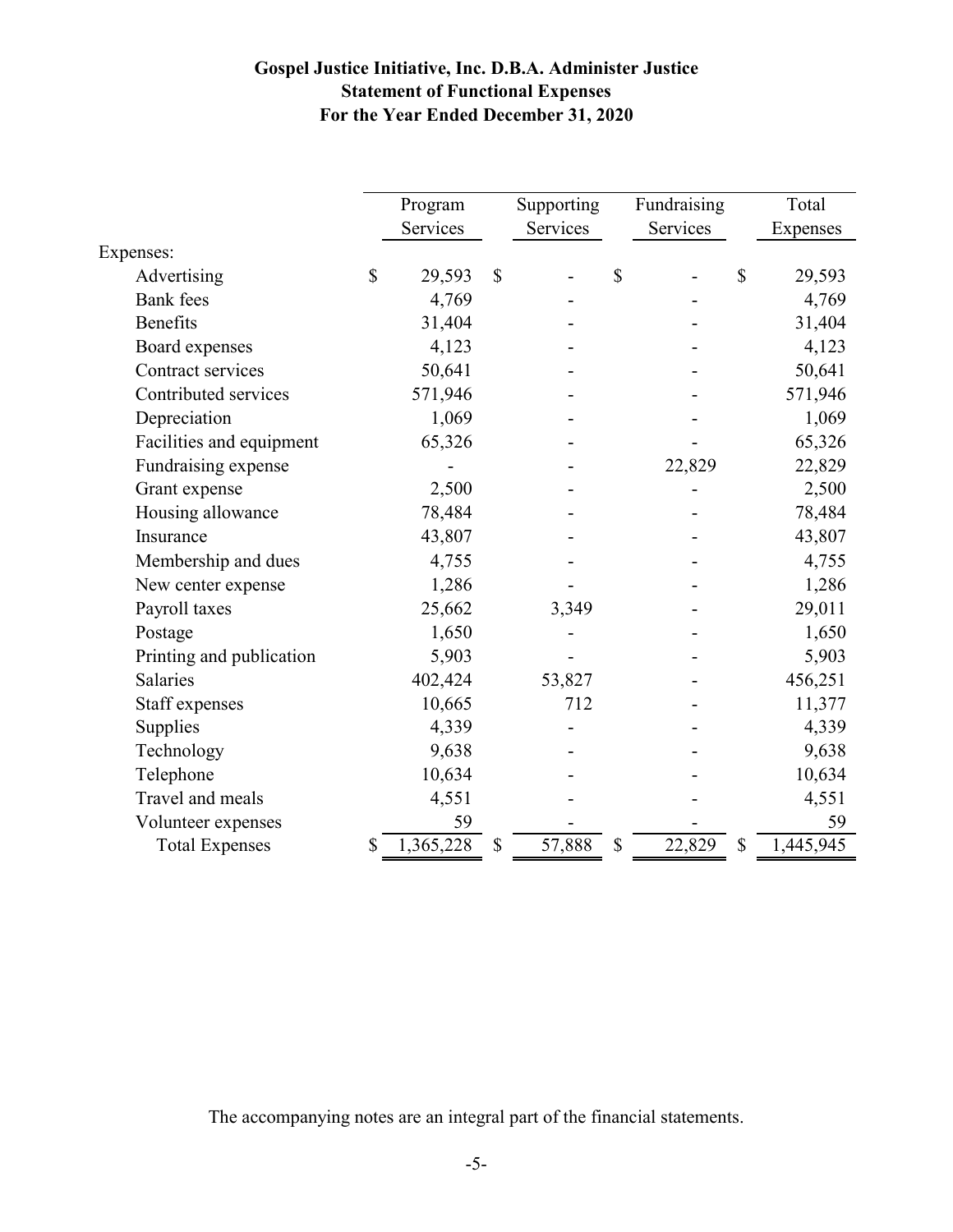# **Gospel Justice Initiative, Inc. D.B.A. Administer Justice Statement of Cash Flows For the Year Ended December 31, 2020**

| Cash flows from operating activities:                     |               |
|-----------------------------------------------------------|---------------|
| Change in net assets                                      | \$<br>168,858 |
| Adjustments to reconcile change in net assets to net cash |               |
| provided by (used in) operating activities                |               |
| Depreciation                                              | 1,069         |
| Loss on disposal of equipment                             | 13,963        |
| Unrealized gain on investments                            | 328           |
| Change in current assets and liabilities:                 |               |
| Accounts receivable                                       | (138, 603)    |
| Prepaid insurance                                         | (3,530)       |
| Security deposits                                         |               |
| Accounts payable                                          | 2,176         |
| Payroll liabilities                                       | 4,007         |
| Credit card liabilities                                   | 10,320        |
| Net cash provided by operating activities                 | 58,588        |
| Cash flows from investing activities:                     |               |
| Purchase of investments                                   | (292, 216)    |
| Proceeds from sale of asset held for sale                 | 186,037       |
| Net cash used in investing activities                     | (106, 179)    |
| Cash flows from financing activities:                     |               |
| Net cash used in financing activities                     |               |
| Decrease in Cash                                          | (47, 591)     |
| Cash and Cash Equivalents, Beginning of Year              | 382,906       |
| Cash and Cash Equivalents, End of Year                    | \$<br>335,315 |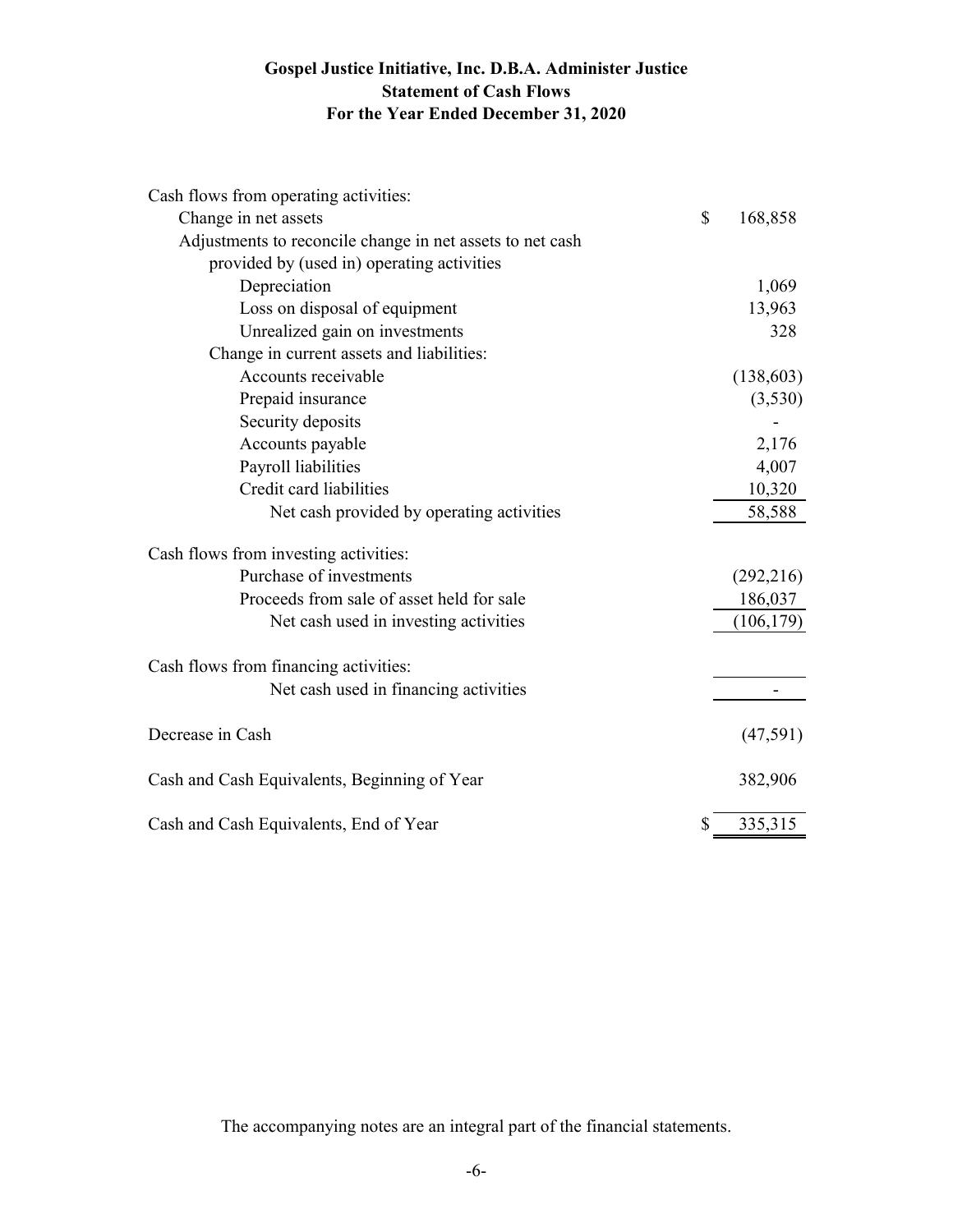# **Note 1 – Significant Accounting Policies**

#### Nature of Activities:

Gospel Justice Initiative, Inc. D.B.A. Administer Justice (the "Organization") is an Illinois notfor-profit organization whose purpose is to train and equip churches, attorneys, and individuals to establish and run legal aid centers designed to provide legal services to low income individuals. The Organization is supported primarily by contributions and grants from governmental, corporate, and private sources.

#### Basis of Accounting:

In the year ended December 31, 2020, the Organization elected to change the basis of accounting from modified cash basis to accrual. The financial statements of the Organization have been prepared on the accrual basis of accounting and in accordance with United States Generally Accepted Accounting Principles applicable to non-profit organizations. Revenues are recognized as they are earned and expenses as they are incurred.

#### Use of Estimates:

The preparation of financial statements in conformity with generally accepted account principles requires management to make estimates and assumptions that affect the reported amounts of assets and liabilities and disclosure of contingent assets and liabilities at the date of the financial statements and the reported amounts of revenues, gains, and expenses during the reported period. Actual results could differ from these estimates.

#### Basis of Presentation:

Financial statement presentation follows the recommendations of the Financial Accounting Standards Board (FASB) in its Accounting Standards Update ("ASU") 2016-14 *Presentation of Financial Statements of Not-for-Profit Entities*. Under FASB ASU 2016-14, the Organization is required to report information regarding its financial position and activities according to two classes of net assets: without donor restrictions and with donor restrictions.

Net assets without donor restrictions include undesignated and board-designated sources with no legal donor-imposed restrictions.

Net assets with donor restrictions represent net assets subject to donor-imposed or legal restrictions; which will either be met by the Organization's actions, the passage of time, or are perpetual in nature. Net assets with donor restrictions are reclassified to net assets without donor restrictions when the restrictions are met or have expired. These reclassifications are reported in the Statement of Activities and Changes in Net Assets as net assets released from restrictions.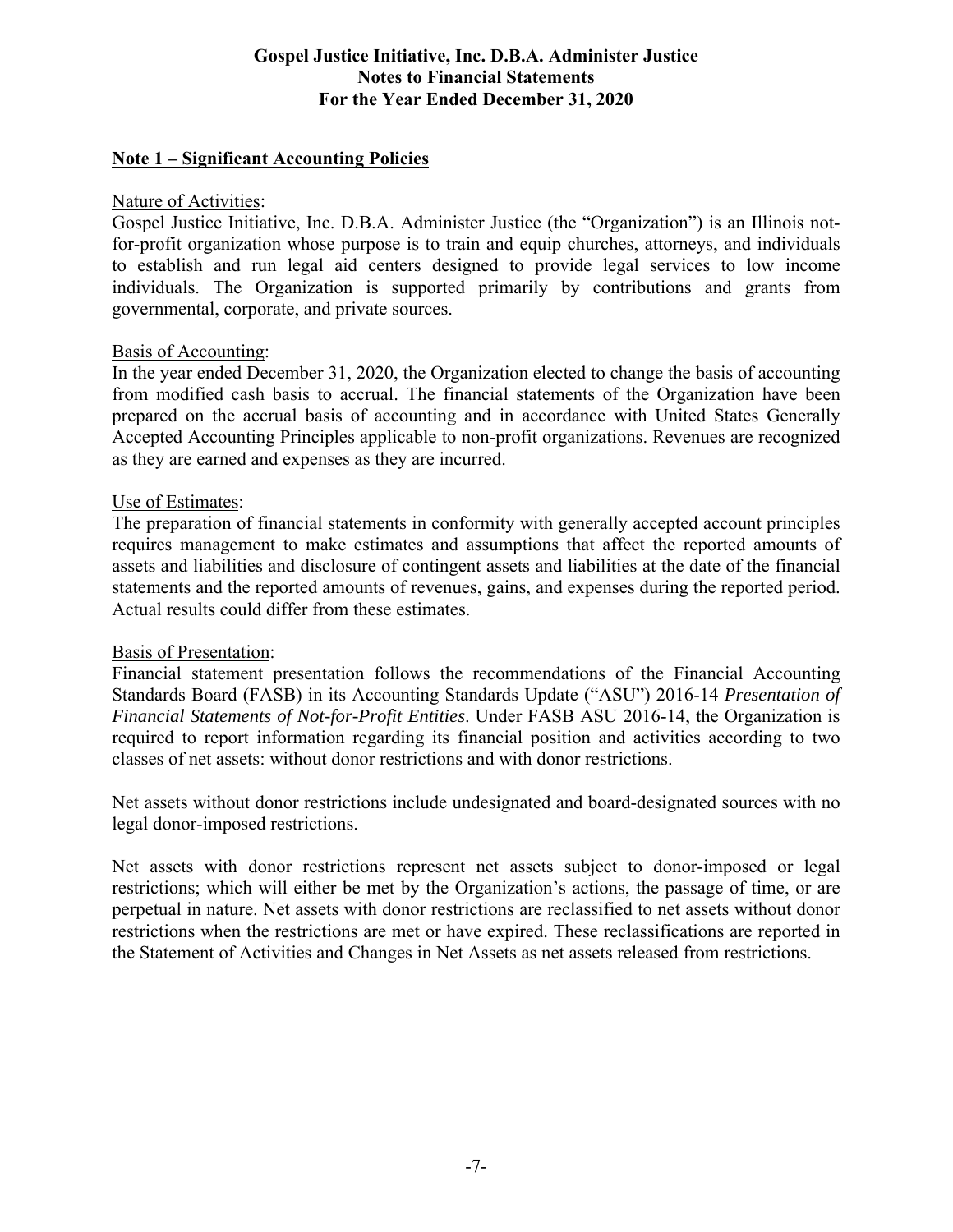### **Note 1 – Significant Accounting Policies (continued)**

### Contributions:

The Organization accounts for contributions in accordance with the recommendations in FASB ASC 958-225. In accordance with FASB ASC 958-225, contributions and grants received are recorded as support and revenue with or without donor restrictions, depending on the existence and/or nature of any donor restrictions.

All contributions are considered to be available for unrestricted use unless specifically restricted by donors. Unrestricted contributions are recognized when received.

Support that is restricted by the donor is reported as an increase in net assets without donor restrictions if the restriction expires in the reporting period in which the support is recognized. All other donor restricted support, if any, is reported as an increase in net assets with donor restrictions. When a donor restriction expires, such as when a stipulated time restriction ends or purpose restriction is accomplished, net assets with donor restrictions are reclassified to net assets released from restrictions and reported in the Statement of Activities and Changes in Net Assets as net assets released from restrictions.

#### Revenue Recognition:

In May 2014, the Financial Accounting Standards Board (FASB) issued Accounting Standards Update (ASU) 2014-09, *Revenue from Contracts with Customers (Topic 606)*. This guidance requires an entity to recognize revenue to depict the transfer of promised goods or services to customers in an amount that reflects the consideration to which entities expect to be entitled in exchange for those goods or services. The update also requires additional disclosure to enable readers of the financial statements to understand the nature, amount, timing, and uncertainty of revenue and cash flows arising from contracts with customers. The Organization adopted this update, along with all subsequent amendments (collectively, "ASC 606") in 2019 under the modified retrospective method. Additionally, the Organization applied the practical expedient (i) to account for revenues with similar characteristics as a collective group rather than individually, (ii) to not adjust the transaction price for the effects of significant financing components (if any), and (iii) to not disclose the transaction price allocated to unsatisfied or partially unsatisfied performance obligations as of the end of the reporting period when the performance obligations relate to contracts with an expected duration of less than one year. The effect of the Organization's adoption of ASC 606 is outlined below.

In June 2018, the FASB issued ASU 2018-08, *Not-For-Profit Entities (Topic 958): Clarifying the Scope and the Accounting Guidance for Contributions Received and Contributions Made*. The standard clarified and improved current guidance by providing criteria for determining whether a nonprofit is receiving commensurate value in return for the resources transferred. The outcome of the analysis determines whether the contract or grant constitutes either a contribution or an exchange transaction (i.e., ASC 606). The guidance also provides a more robust framework for determining whether a contribution is conditional or unconditional, and for distinguishing a donor-imposed condition from a donor-imposed restriction. The Organization adopted this update on a prospective basis and the effects of the adoption are outlined below.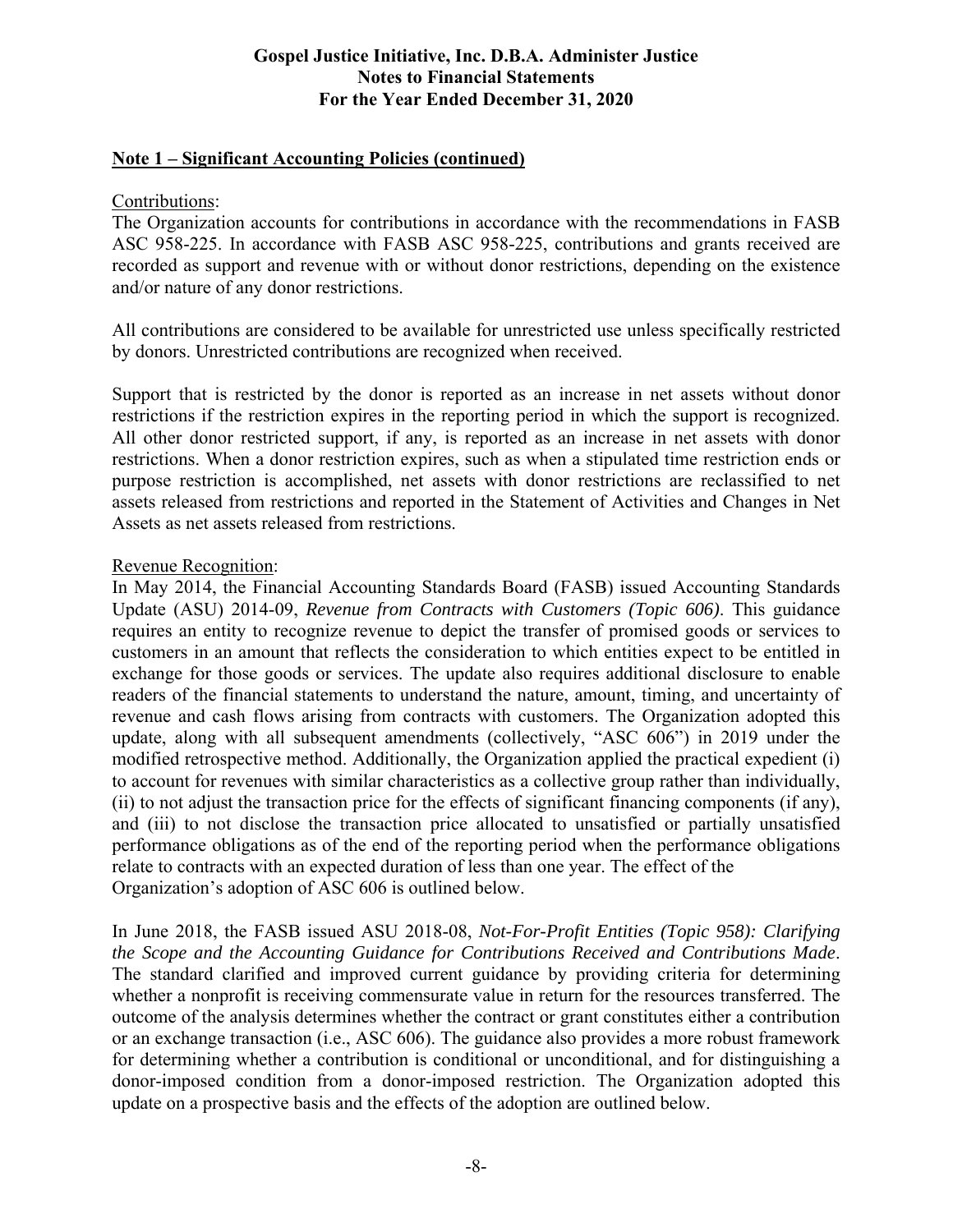#### **Note 1 – Significant Accounting Policies (continued)**

The effect of ASC 606 and ASU 2018-08 on the Organization's financial statements were examined in conjunction with one another. Certain of the Organization's revenue-producing arrangements do not meet the definition of a contract under ASC 606, as the arrangement does not have commercial substance and does not meet the definition of an exchange transaction under the clarified guidance in ASU 2018-08. Prior to the clarifications provided in ASU 2018- 08, transactions with customers that benefited the general public were considered to be exchange transactions. Under the clarified guidance, such transactions constitute contributions. The Organization reassessed the nature of its revenue producing arrangements to ensure alignment with the definition of a contract under ASC 606 and an exchange transaction under ASU 2018- 08. As a result, certain arrangements that had been classified as exchange transactions in previous years were now concluded to be contributions under ASU 2018-08.

#### Cash and Cash Equivalents:

The Organization, for the purposes of reporting cash flows, defines cash and cash equivalents as cash on hand, amounts held at financial institutions, and short-term highly liquid investments that are readily convertible to known amounts of cash. Investments with an original maturity of three months or less are considered short-term for these purposes.

#### Accounts Receivable:

Accounts receivable are stated at unpaid balances, less estimates made for doubtful accounts. Management determines the allowances for doubtful accounts by reviewing and identifying troubled accounts and by using historical experience applied to an aging of accounts. Receivables are written off when deemed uncollectible. Recoveries of receivables previously written off are recorded when received. Management deemed no allowance necessary for the year ended December 31, 2020.

#### Property and Equipment:

Fixed assets are recorded at cost, if purchased, or at their estimated fair market value at the time received if donated. Expenditures for repairs and maintenance are charged to expenses as incurred, whereas renewals and betterments that extend the lives of property are capitalized. The Organization follows the practice of capitalizing, at cost, all expenditures for property and equipment in excess of \$2,500. Depreciation is computed using the straight-line method over the estimated useful life of the asset. The useful lives of furniture and equipment are 5 to 7 years.

|                                | 2020     |
|--------------------------------|----------|
| Furniture and equipment        | 25,681   |
| Less: accumulated depreciation | (23,958) |
| Net property and equipment     | 1,723    |

During 2018 a building was donated to the Organization, valued at \$200,000. The Organization held the building for sale and recorded no depreciation expense related to the building during the year ended December 31, 2019. During the year ended December 31, 2020 the building was sold. Payment of \$186,037 was received and a loss on the sale of \$13,963 was recorded.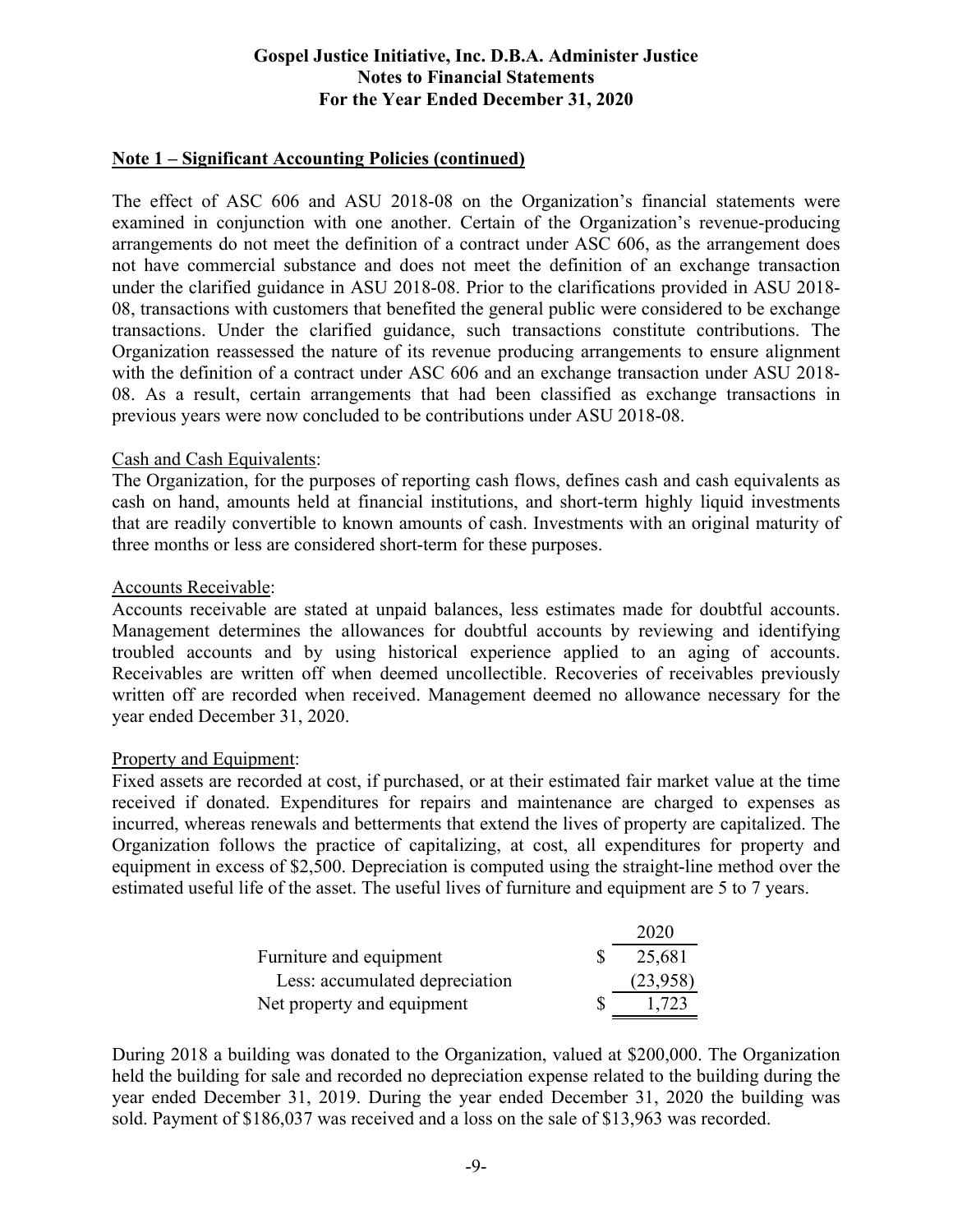# **Note 1 – Significant Accounting Policies (continued)**

#### Concentrations of Credit Risk:

The Organization maintains its principal cash accounts at a local commercial bank. These accounts are insured by the Federal Deposit Insurance Corporation (FDIC) up to \$250,000. At times balances in the accounts may exceed the FDIC insurance limits; the Organization does not consider these balances to be exposed to any significant credit risk.

#### Functional Allocation of Expenses:

The costs of providing various programs and other activities have been summarized on a functional basis in the Statement of Functional Expenses – Modified Cash Basis. Accordingly, certain costs have been allocated among the programs, fundraising activities, and supporting services benefited.

#### Liquidity:

The Organization has \$771,261 of financial assets available within one year of the balance sheet date to meet cash needs for general expenditures consisting of cash of \$335,315, investments of \$291,888, accounts receivable of \$138,603, prepaid insurance of \$3,530 and deposits of \$1,925. None of the financial assets are subject to donor or other contractual restrictions that make them unavailable for general expenditure within one year of the balance sheet date. The Organization has a goal to maintain financial assets, consisting of cash, on hand to meet one and a half months of budgeted normal operating expenses and other current obligations.

#### Income Tax Status:

The Organization is a not-for-profit organization that is exempt from income taxes under Section  $501(c)(3)$  of the Internal Revenue Code and is classified by the Internal Revenue Service as other than a private foundation. Accordingly, a provision for income taxes has not been made on the financial statements.

The Organization adopted the implementation of FASB ASC 740. Under FASB ASC 740, management must evaluate the positions it has taken on tax returns. Management has determined that there are no tax provisions that more likely than not would not be sustained under a potential audit or examination.

#### Pending Accounting Changes:

In February 2016, the FASB issued ASU No. 2016-02, Leases, which will supersede the current lease requirements in ASC 840. The ASU requires lessees to recognize a right-to-use asset and related lease liability for all leases, with a limited exception for short-term leases. Leases will be classified as either finance or operating, with the classification affecting the pattern of expense recognition in the statement of operations. Currently, leases are classified as either capital of operating, with only capital leases recognized on the balance sheet. The reporting of lease reported expenses in the statement of operations and cash flows will be generally consistent with the current guidance. The new lease guidance will be effective for fiscal years beginning after December 15, 2021 and will be applied using a modified retrospective transition method to the beginning of the earliest period presented.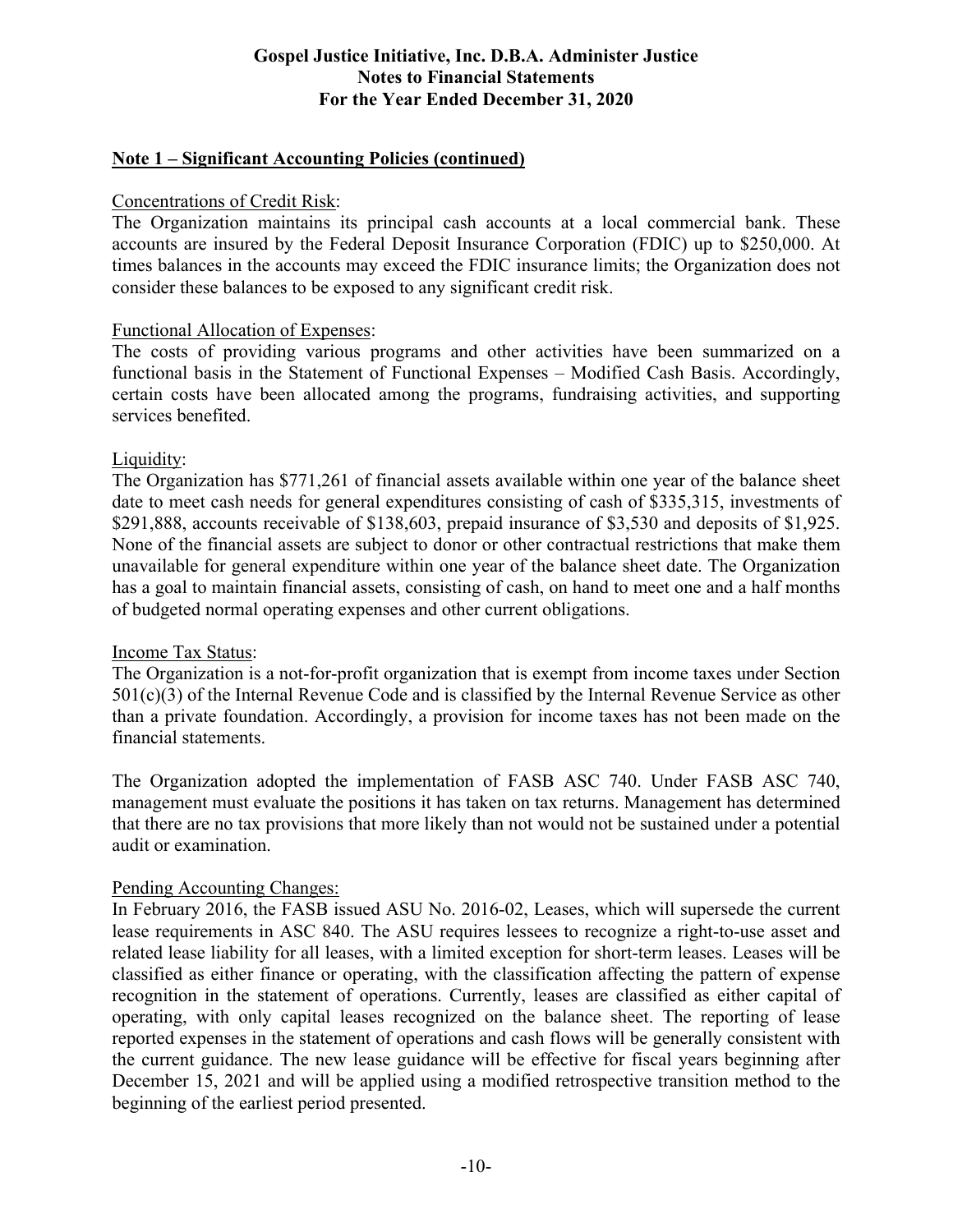# **Note 1 – Significant Accounting Policies (continued)**

The new lease standard is expected to result in corresponding increase to assets and liabilities resulting from the Organization's current operating leases; however, the amount has not been quantified. The effects on the results of operations are not expected to be significant, as recognition and measurement of expenses and cash flows for leases will be substantially the same under the new standard.

# **Note 2 – Leasing Arrangements**

The Organization leases its office space under a two-year lease that expired on August 31, 2019. After August 31, 2019 the lease is month-to-month. Payments of \$2,705 are made on a monthly basis. In addition, monthly payments are required for the Organization's proportionate share of real estate taxes and common area maintenance fees. Rent was \$47,095 for the year ended December 31, 2020.

The Organization also leases office equipment under operating leases. Monthly payments of \$19 are made for the lease of a postage meter that expired in June 2020. Monthly payments of \$231 are made for the lease of a copier that will expire in December 2024. Future minimum lease payments will be made by the Organization as follows:

| For the year ended December 31, |        |
|---------------------------------|--------|
| 2021 \$                         | 24,408 |
| 2022                            | 2,770  |
| 2023                            | 2,770  |
| 2024                            | 2,770  |
| Total \$                        | 32,718 |

# **Note 3 – Contributed Services**

The Organization receives donated services from unpaid volunteers. Donated services are recognized as contributions in accordance with FASB ASC 958-225 if the services (a) create or enhance non-financial assets or (b) require specialized skills, are performed by people with those skills, and would otherwise be purchased by the Organization. An estimated value for the professional services of the attorneys, paralegals, interpreters, bookkeepers, and board volunteers has been recognized in the Statement of Activities and Changes in Net Assets having met the criteria for recognition. The amounts reflected in the accompanying financial statements as inkind support are offset by like amounts included in expenses or assets. During the year ended December 31, 2020, donated services amounted to approximately \$571,946.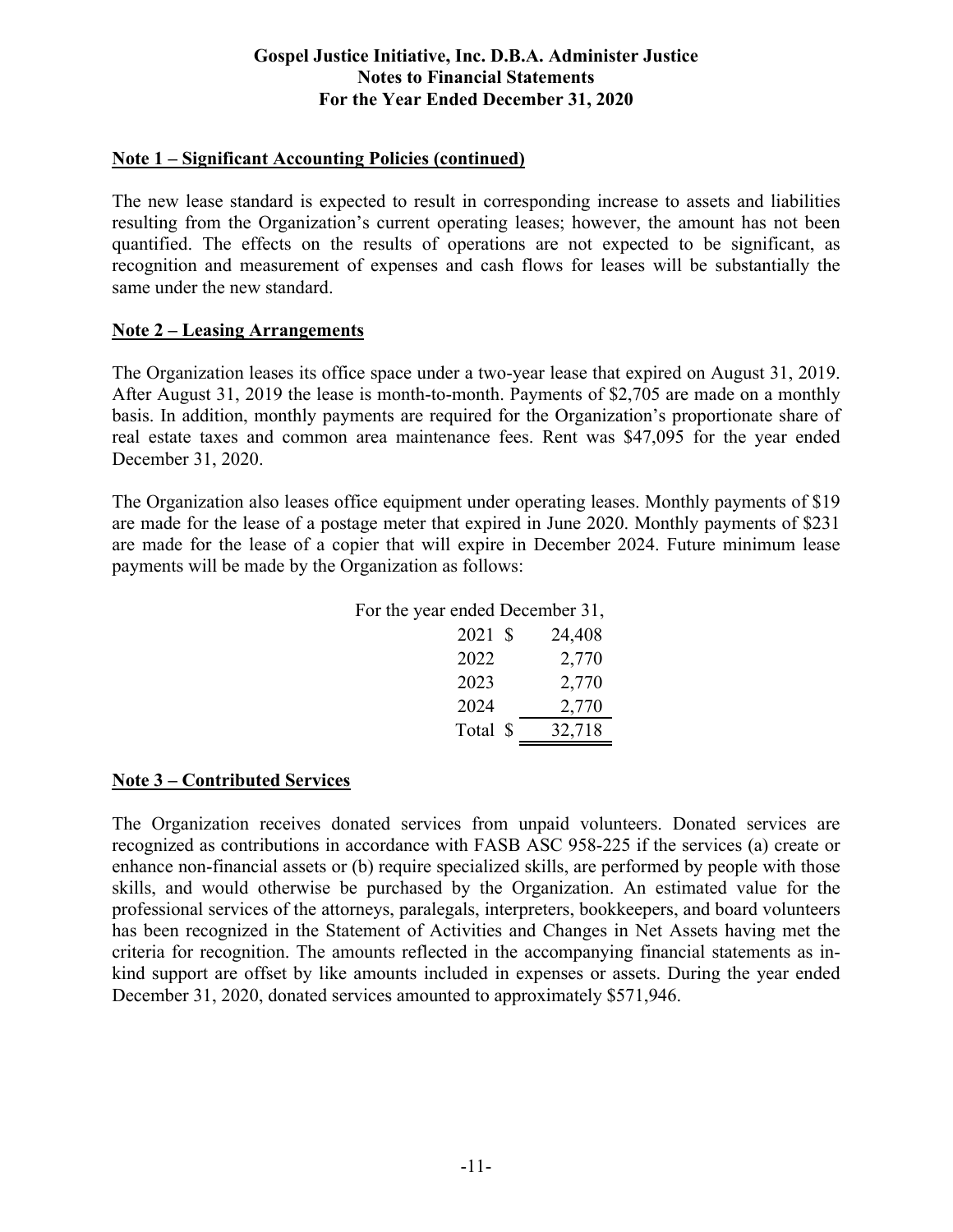# **Note 4 - Fair Value Measurements**

The Organization follows the framework established by the FASB for measuring fair value. That framework provides a fair value hierarchy that prioritizes the inputs to valuation techniques used to measure fair value. The hierarchy gives the highest priority to unadjusted quoted prices in active markets for identical assets or liabilities (Level 1 measurements) and the lowest priority to unobservable inputs (Level 3 measurements). The three levels of the fair value hierarchy under generally accepted accounting principles are described as follows:

Level 1 Inputs to the valuation methodology are unadjusted quoted prices for identical assets or liabilities in active markets that the Organization has the ability to access.

Level 2 Inputs to the valuation methodology include:

- Quoted prices for similar assets or liabilities in active markets;
- Quoted prices for identical or similar assets or liabilities in inactive markets;
- Inputs other than quoted prices that are observable for the asset or liability;
- Inputs that are derived principally from or corroborated by observable market data by correlation or other means.

If the asset or liability has a specified (contractual) term, the Level 2 input must be observable for substantially the full term of the asset or liability.

Level 3 Inputs to the valuation methodology are unobservable and significant to the fair value measurement.

The asset's or liability's fair value measurement level within the fair value hierarchy is based on the lowest level of any input that is significant to the fair value measurement. Valuation techniques used need to maximize the use of observable inputs and minimize the use of unobservable inputs.

The following is a description of the valuation methodologies used for assets measured at fair value:

Cash accounts: Based on the value of cash held at year-end. Mutual funds: Based on the fair market value ("FMV") of shares held at year-end.

The methods described above may produce a fair value calculation that may not be indicative of net realizable value or reflective of future fair values. Furthermore, while the Organization believes its valuation methods are appropriate and consistent with other market participants, the use of different methodologies or assumptions to determine fair market value of certain financial instruments could result in a different fair value measurement at the reporting date.